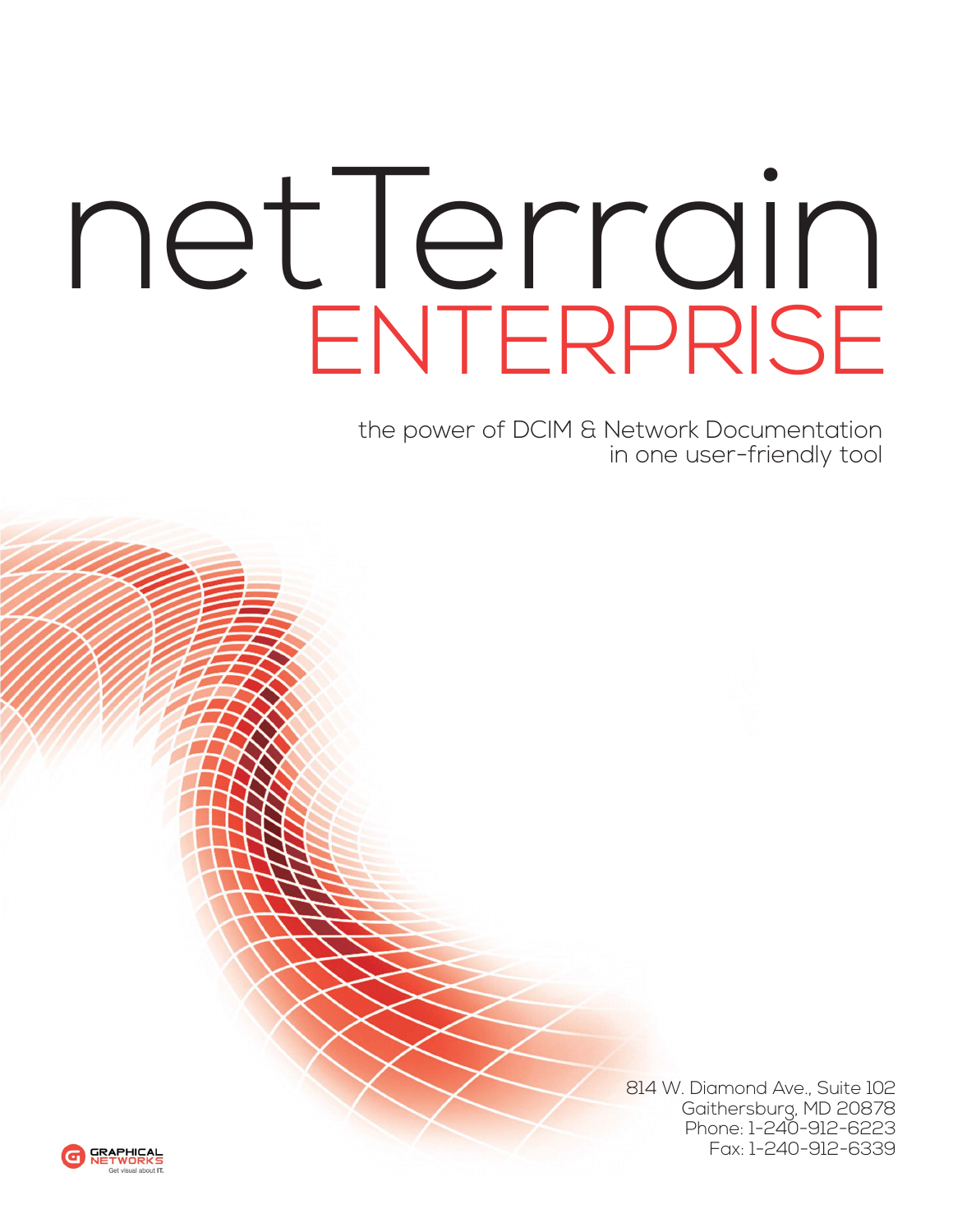## Why netTerrain?

- **Hierarchical Diagrams:** they are the heart of the tool and don't require Visio or third-party applets.
- **The Best Usability:** we are obsessed. We believe a network documentation tool should maximize efficiency, not make things harder.
- **Powerful Object Modeling:** while other tools give you a fixed catalog of objects, we provide you with an entire modeling layer to help create your entities and rules in minutes.
- **Flexible and Object Orientes:** add or remove properties, change visual cues, create business rules and apply them to thousands of objects in seconds.
- **Custom Reporting:** create your own reports; don't depend on the reports that are provided to you.
- **Modern Platform:** netTerrain uses HTML5-based browser technology for a slick multi-user experience. No plug-ins, no clients.
- **Powerful, Worry-free Integration Toolkit:** that's right we create connectors to any commercial tool you already have for increased automation at no cost, and we even learn how to create connectors to your own systems.
- **Feature-Rich Discovery:** we bring in any assets, ports, layer 3 links and much more using protocols such as SNMP or by tapping into your existing operational tools.
- **Granular Security:** 8 different access roles (AD and FIPS compliant) configurable on a per diagram basis puts you in control.

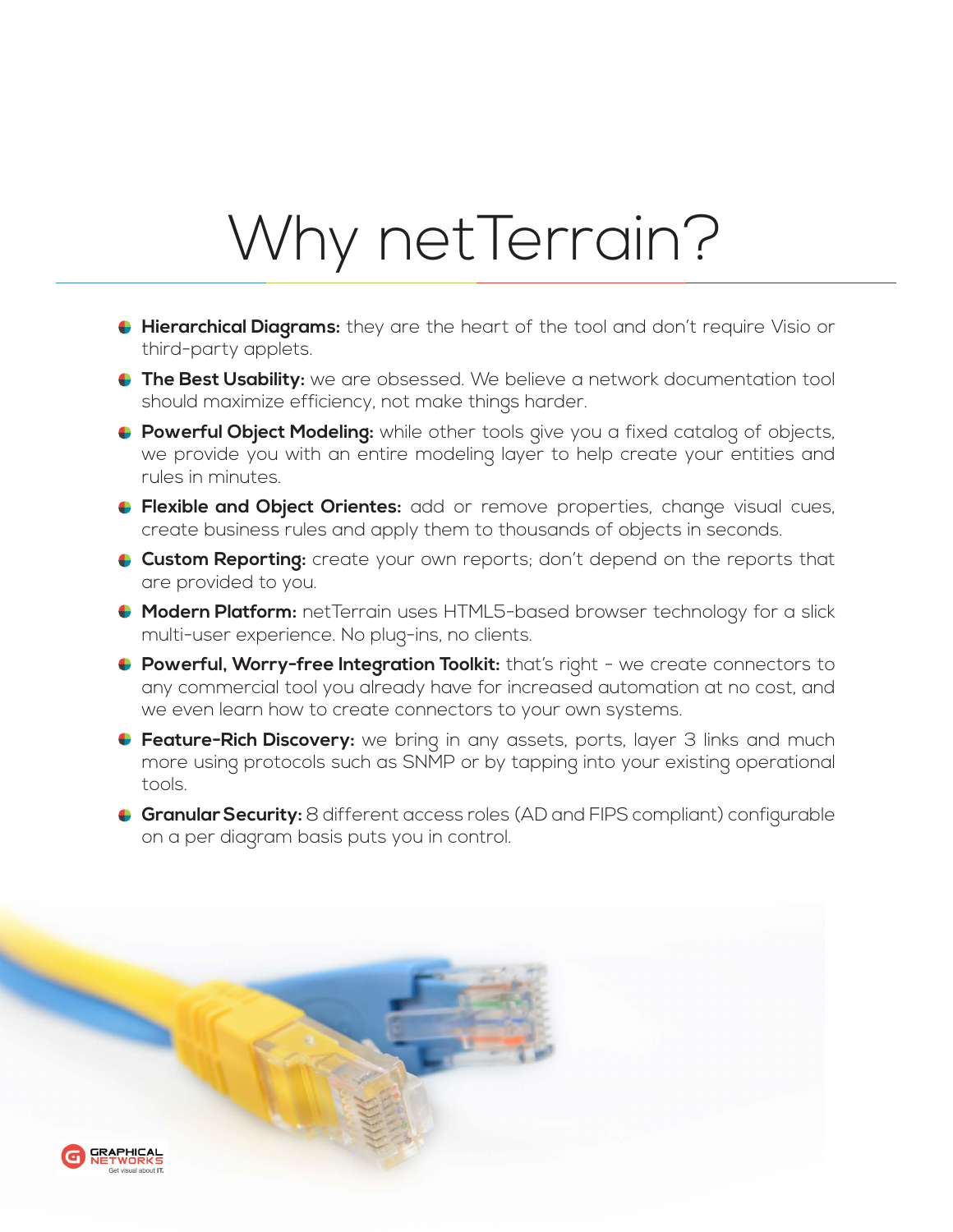

## Automate, Visualize and Optimize Your Data Center

- Space and Rack management
- Environmental (power and temperature) monitoring Discovery capabilities
- Asset management
- Cable and circuit management
- Capacity planning and forecasting
- Logical, virtual and application views
- Outside plant
- Robust discovery engine for devices, ports and links.
- Connectors to any third party data source for further automation.
- Physical and logical views of your networks, systems and apps.  $\bullet$
- Inventory and Asset management for any IT and non IT elements.
- Cable and circuit management from layer 0 to 7.
- Map VMs and application visualization.
- Capacity planning and forecasting with full dashboard and reporting engine.